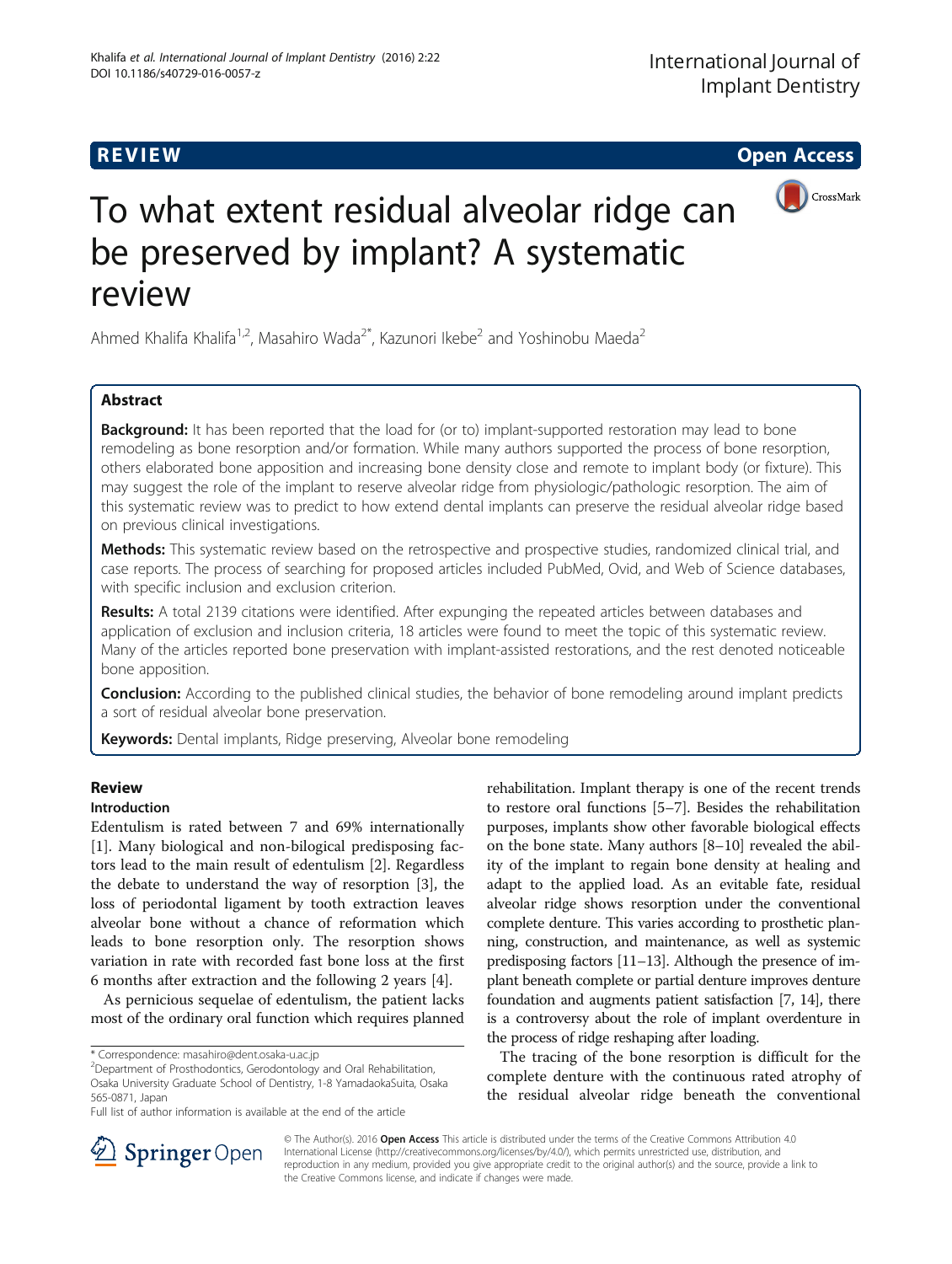denture [[15, 16](#page-6-0)]. Rather than monitoring the bone atrophy, this review investigates the capability of the implant to be responsible for preserving residual alveolar ridge bone and the role of implant-assisted restoration to reduce the alveolar ridge atrophy.

### Methods

#### Focus question

The (PIO) question to be focused was "In patient with implant restoration, what is the chance of residual alveolar ridge preserving and bone formation in the adaptive remodeling and what are the features of this preservation?"

#### Search strategy

The required documents were collected from PubMed, Web of Science, and Ovid databases. For expanding the traces of researching, further readings for the bibliography of the relevant publications and hand searching for some denoted articles were done. The keywords, for intervention and outcome, used in research engines in databases as "implant overdenture," "implant bone resorption," "alveolar ridge preservation," "improve alveolar ridge," "implant bone remodeling," "implant bone reformation," and "implant bone growth" (Table 1). In all databases, the filters of human, English article, and dental journals were applied.

#### Inclusion and exclusion criteria of studies

Inclusion criteria for the selected publications included the full-text articles written in English. Case reports also were included. Articles reported bone preservation or bone apposition even in clinical notifications or in the context were included. Studies that revealed improving bone density around implant were involved. The exclusion criteria included papers with only abstract available, while articles that deal only with discussing resorption through the remodeling process around cervical and/or implant body were excluded. Any articles related to abnormal conditions as maxillofacial patients, or treatments of systematic diseased patients, were not considered. Articles related to the effect of the implant on the bone for the opposing arch were excluded. Selection of articles is based on the title and the abstract reading. Some articles were excluded after full reading because of the absence of interest. Other articles were added from the existed citation bibliography (Table 1).

#### Data extraction and assessment

From the final included articles  $(n = 18)$ , the following characteristics were tabulated:

Author and the year of publishing Number of patients and implants mounted Average age of patients (exact age in case reports) Area of implant placement Type of prosthetic restoration Follow-up period Bony changes and declarations of the quality and quantity of remodeling (if present) Study design

#### Results

Initial search retrieved a total 2139 citations. After discarding the repeated articles among databases, revising of titles extruded 668 articles as out of interest for this review. The remaining articles are disclosed more by abstract. We excluded 434 citations due to concentration on bone remodeling with an abnormal situation like compromised patients or with localized problems as maxillofacial patients or not focus on the process of ridge progression under different restorations. The rest of the articles were read carefully to extract conclusions or notices related to positive bone remodeling, bone preserving, bone formation, or increasing bone density of the alveolar ridge with implant. Articles which could not be retrieved as the reference numbers 21 and 22 in the article of Davis et al. [[17\]](#page-6-0) were not included. Other articles  $[18–21]$  $[18–21]$  $[18–21]$   $(n = 4)$  were added manually after reading the bibliography of previous citations. The final articles  $(n = 18)$  were selected according to the previous exclu-sion and inclusion criteria (Fig. [1](#page-2-0)). All citations ( $n = 18$ ) share the point of bone preservation with implant restoration or enhancement of bone density or, at least, reduction of alveolar bone resorption rate after implant placement (Table [2\)](#page-3-0).

Table 1 Systematic search strategy

| Focus question     | In patient with implant restoration, what is the chance of residual alveolar ridge preserving and bone<br>formation in the adaptive remodeling and what are the features of this preservation? |
|--------------------|------------------------------------------------------------------------------------------------------------------------------------------------------------------------------------------------|
| Search strategy    |                                                                                                                                                                                                |
| Population         | #1-edentulous patient                                                                                                                                                                          |
| Intervention       | #2—implant OR overdenture OR fixed bridge OR transmandibular implant OR full rehabilitation                                                                                                    |
| Outcome            | #3—bone density OR volume change OR bone formation OR bone apposition OR bone deposition<br>OR bone preserving OR bone preservation OR bone maintain OR bone increase                          |
| Search combination | #1 AND (#2 OR #3)                                                                                                                                                                              |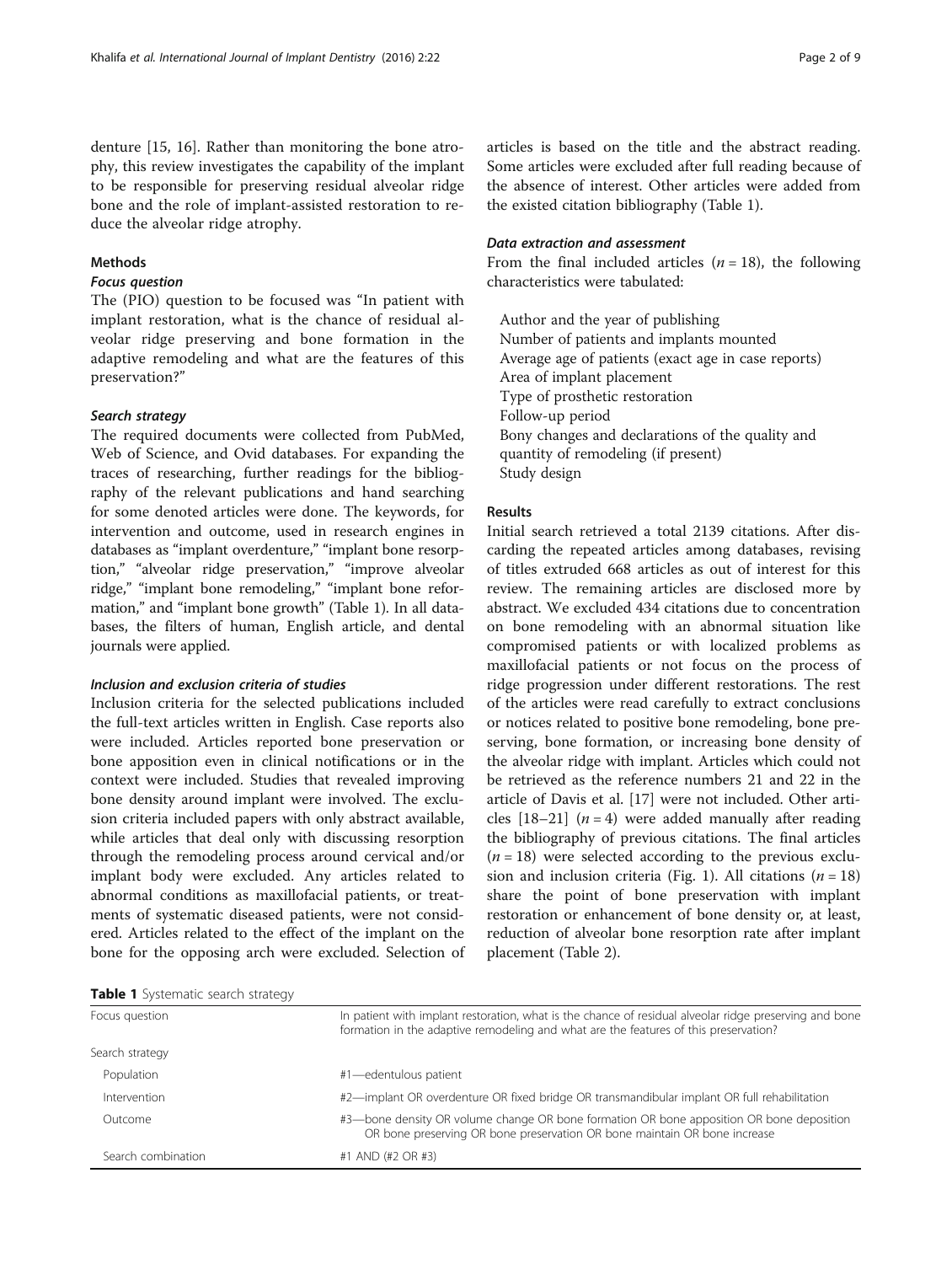<span id="page-2-0"></span>

#### Discussion

#### Implant role to enhance bone density

Apparently, there is an enduring adaptive process surrounding the implant which sustains the rigid interface between alveolar bone and implant after non-destructive surgical and loading procedures. Like other body bones, and according to Wolff's law, bone has the ability to differentiate with different stresses applied [\[22\]](#page-6-0). This reform is started from the time of surgical conduction of implant and continued to support the implant to withstand the uploading forces [[8](#page-6-0), [9, 23](#page-6-0)–[25](#page-6-0)]. Greater bone modification may occur at the alveolar bone around implants in partially edentulous patients [\[26, 27](#page-6-0)]. Roberts et al. [\[28\]](#page-6-0) described the situation and the process as the ankylosed tooth which acts without bracing the attachment to bone and carries a heavy load. The adaptive modeling of endosseous implants, as a response to load, is a massive build-up of immature buttress-like skeleton which then decrease externally as the interior layers become more mature [\[28](#page-6-0)].

Like ankylosed tooth, implant-supported fixed prosthetic treatment might have a preservative effect on residual alveolar bone [[29](#page-6-0)]. A radiographic-based quantitative study carried by Ichikawa et al. [[30](#page-6-0)] displayed an improvement of bone density and bone formation related to load applied after a short period of implant service. With transmandibular implant, bone maintaining [[18](#page-6-0)] or even formation and the highest increase in the bone were recorded [[31](#page-6-0)]. The study for 146 patients with severely resorbed ridge treated with transmandibular implant denoted bone formation with all cases during follow-up period extended 51 months [\[32\]](#page-6-0). Within 9-year follow-up for 81 patients, Dhima et al. [[33\]](#page-6-0) denoted about 0.94 mm growth of bone. In a different study, periimplant bone density grew around implants after 5 years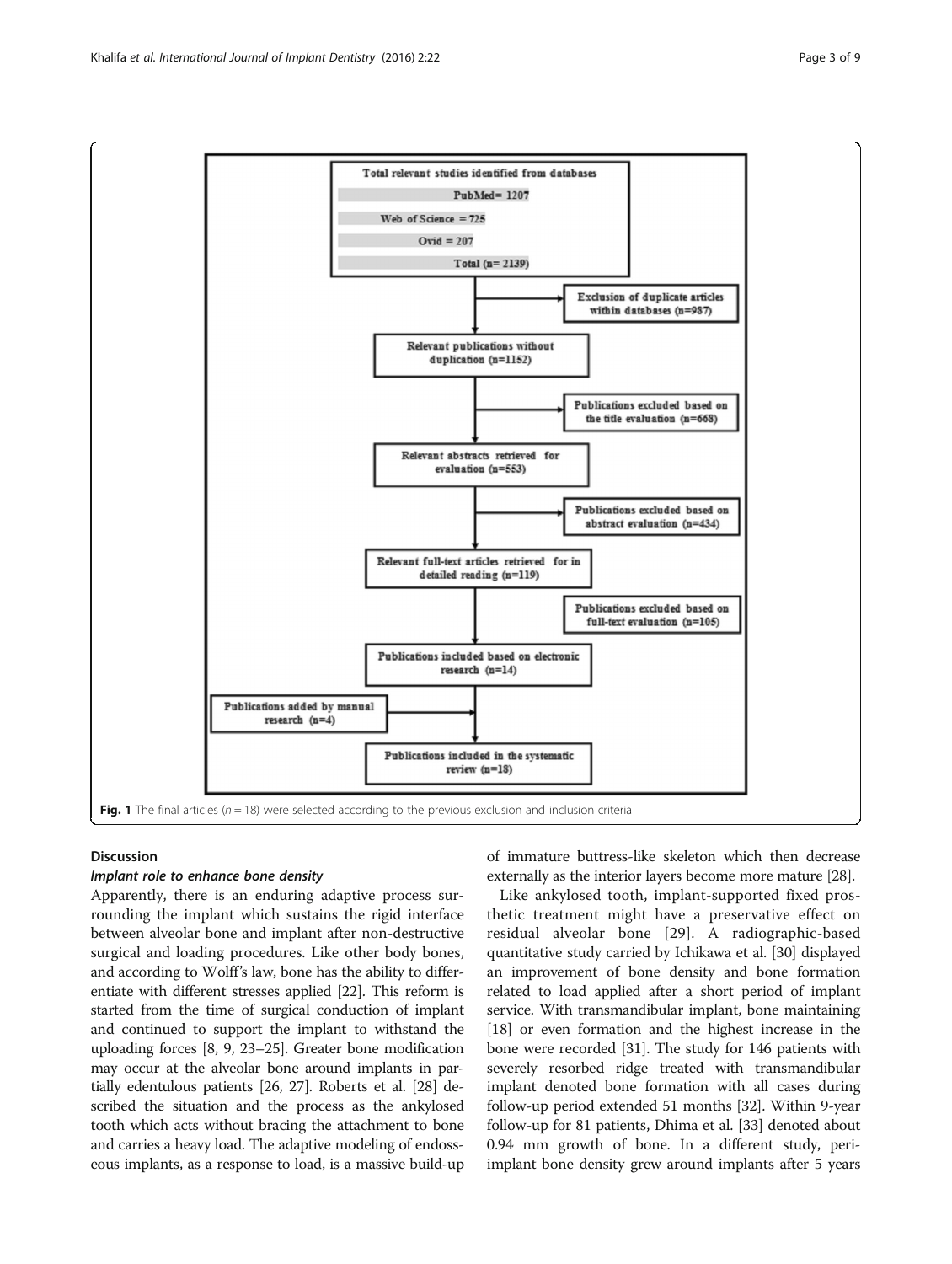# <span id="page-3-0"></span>Table 2 Clinical studies included<br>Patients

| Reference                                |                | No. Age <sup>a</sup>                                             | No. of<br>implants | Position                                       | Supra-<br>structure                                        |                     | Change                                                  | Declarations                                                                    |              |
|------------------------------------------|----------------|------------------------------------------------------------------|--------------------|------------------------------------------------|------------------------------------------------------------|---------------------|---------------------------------------------------------|---------------------------------------------------------------------------------|--------------|
| (DAVIS et al.<br>1999) [17]              | 44             | 61.2                                                             | <b>NG</b>          | Symphyseal                                     | Fixed                                                      | $6.6Y^a$            | VBH<br>$(-.8 \text{ to } +3.3 \text{ mm})$              |                                                                                 | R            |
| (Powers et al. 146 52<br>1994) [32]      |                |                                                                  | NG                 | <b>TMI</b>                                     | Fixed                                                      | 18-51 M             | BF $(+2$ to 9 mm)                                       | $\sim$ $-$                                                                      | R            |
| (Adell et al.<br>1981) [58]              | 410 53         |                                                                  | 2768               | <b>NG</b>                                      | Removable<br>bridges                                       | 5-9 Y               | $BR (+)$                                                |                                                                                 | R            |
| (Mericske-<br>Stern et al.<br>2002) [35] | 41             | 61.2                                                             | $4 - 6$            | Maxillary                                      | Removable<br>overdentures                                  | 4.1 $Y^a$           | $BD (+)$                                                | Associated with<br>radiographically<br>visible decrease of<br>the crestal bone. | P            |
| (Kwakman<br>et al. 1997)<br>[31]         | 36             | 60                                                               | ΝG                 | TMI                                            | Denture with 2.3 Y <sup>a</sup><br>cantilever<br>extension |                     | $BF (+)$                                                |                                                                                 | $\mathsf R$  |
| (Sennerby<br>et al. 1988)<br>$[72]$      | 41             | 51.3                                                             | ΝG                 | Symphyseal                                     | Oerdenture                                                 | 7.1 Y <sup>a</sup>  | $BR(-)$                                                 | Implant bony area vs CD                                                         | R            |
| (Friberg et al. 49<br>2000) [20]         |                | 63                                                               | 247                | <b>NG</b>                                      | Fixed<br>prosthesis                                        | $8Y^a$              | $BF (+)$                                                | At two most distal<br>implants                                                  | R            |
| (Adell et al.<br>1986) [19]              | 16             | 53                                                               | 95                 | Maxillomandibular                              | Removable<br>bridge                                        | 3 Y <sup>a</sup>    | $BR (+)$                                                | Indicating a successive<br>load-related remodeling                              | P            |
| (Kordatzis<br>et al. 2003)<br>$[74]$     | 150 NG         |                                                                  | 300                | Symphyseal                                     | Bar<br>overdenture                                         | $5Y^a$              | $BR(-1 mm)a$                                            | Less bone atrophy with<br>OD vs CD.                                             | R            |
| (Woven &<br>Gotfredsen<br>1998) [78]     | 22             | 65                                                               | NG                 | Symphyseal                                     | Overdentures 5 Ya                                          |                     | $BF (+)$<br>$BR(-)$                                     | Function related BF vs<br>physiologic age-related BR                            | $\mathsf{P}$ |
| (Wright et al. 44<br>2002) [73]          |                | 53 Y, for<br>overdenture<br>and 64 Y for the<br>fixed prosthesis | NG                 | <b>NG</b>                                      | Overdentures 7.5 Ya<br>and fixed<br>prostheses             |                     | BR $(-0.5 \text{ mm})^{\text{a}}$<br>$BF (+0.5 mm)^{a}$ | OD and FD, respectively                                                         | R            |
| (Shaarawy &<br>Aboelross<br>2013) [92]   | 14             | 58                                                               | $14 + 28$          | Symphyseal and<br>2 in the first<br>molar area | Overdenture                                                | 1 Y                 | $BD (+)$                                                | Incisal reduction of BD<br>followed by gradual<br>increase in BD                | $\mathsf{P}$ |
| (Taylor 1989)<br>$[21]$                  | $\overline{1}$ | 50 Y<br>(not a mean)                                             | 5                  | <b>NG</b>                                      | Fixed                                                      | 32 M                | VBH (3 mm)                                              |                                                                                 | <b>CR</b>    |
| (Oikarinen &<br>Siirila 1992)<br>[60]    | $\overline{1}$ | 41 Y                                                             | 6                  | <b>NG</b>                                      | Fixed                                                      | 8 Y <sup>a</sup>    | $VBH (+)$                                               | Nearly the doubled new<br>ΒF                                                    | <b>CR</b>    |
| (Betts et al.<br>1993) [18]              | 19             | ΝG                                                               | ΝG                 | TMI                                            | Fixed                                                      | 53 M                | VBH $(+1.8$ mm) <sup>a</sup>                            | In the saddle area and the R<br>most distal screw                               |              |
| (Dhima et al. 81<br>2013) [33]           |                | ΝG                                                               | ΝG                 | ΝG                                             | Fixed                                                      | $9^a$               | $BF (+0.94 mm)^{a}$                                     |                                                                                 | R            |
| (Mosnegutu<br>et al. 2015)<br>$[81]$     | 82             | ΝG                                                               | ΝG                 | ΝG                                             | Overdenture                                                | 10.5 Y <sup>a</sup> | $BR(\pm)$                                               | No relevant posterior bone P<br>atrophy after loading                           |              |
| (Cooper et al. 59<br>2008) [79]          |                | ΝG                                                               | 118                | Parasymphyseal                                 | Overdenture                                                | 60 M                | $BF (+)$                                                |                                                                                 | P            |

<sup>a</sup> Average

NG not given, TMI transmandibular implant, Y year, M month, BF bone formation, VBH vertical bone height, BR bone radiopacity, BD bone density, BR bone resorption, CD complete denture, OD overdenture, FD fixed denture, R retrospective, P prospective, CR case report, (+) increase, (−) decrease, (±) neutral

of follow-up [\[34\]](#page-6-0). Even with questionable histological bony condition, as in the maxilla with sinus lifting, favorable bone density is noticed [[35](#page-6-0), [36](#page-6-0)]. Follow-up for more than 3 years for 44 installed fixtures revealed a consistent bone

formation and elevation of lining sinus mucosa without bone graft. [\[37](#page-6-0)] This goes with the conclusion of Lundgren et al. [[38](#page-6-0)] as the replaceable bone window allows bone formation with the implant after sinus lift.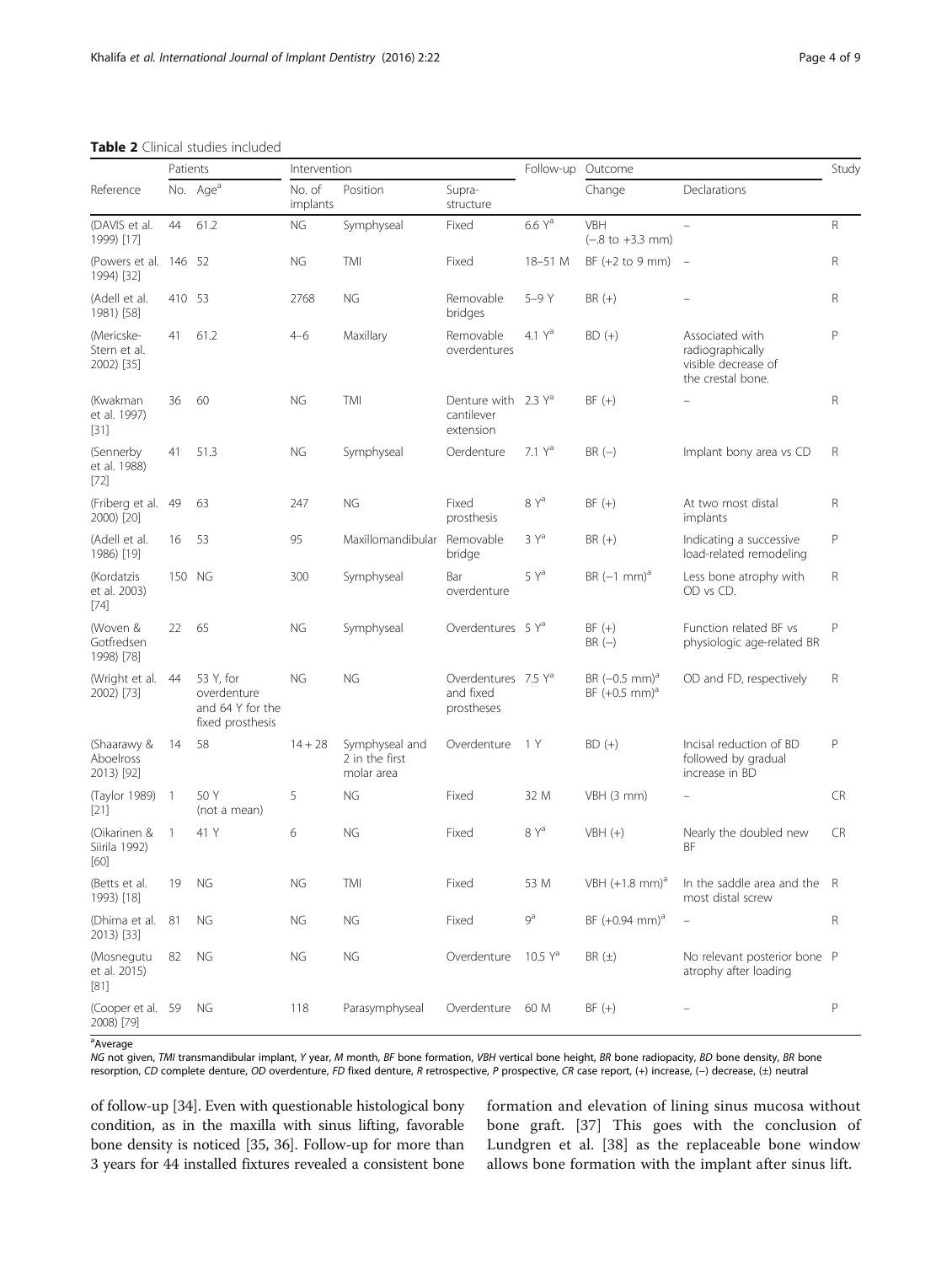Bone changes were reported after implant placement in three phases: healing, remodeling, and equilibrium. The remodeling phase is launched confronting the altered pattern of force transmission to the bone tissue. To withstand the applied functional load, continuous remodeling is conducted to reach a "steady state." Mechanical stimulus is the primary bone modifier influenced by other in situ variables as hormonal, metabolic, genetic factors [[39\]](#page-6-0).

Clinically, as affordable as the strain, bone regeneration is configured, whereas the over-stimulation leads to adverse effects [\[40](#page-7-0)]. The bone around unloaded implants showed a low mineral density index. [\[41\]](#page-7-0) The process of inducing more dense bone depends mainly on the loading protocol conducted [[42\]](#page-7-0). The peri-implant bone around progressively loaded implants illustrated minimal crestal bone loss than the bone around implants placed conventionally, and the later cited extended increase in peri-implant bone density by time [[10\]](#page-6-0). Based on radiological assessment, Barone et al. [[43](#page-7-0)] stated statistical significant dense bone around immediate rather than unloaded oral implants.

Histochemically, the mechanical effect controls bone formation and mass modification with a percentage about 40% comparing to other growth-related factors as hormonal or cytokine deliver about 10% of the postnatal changes in bone strength and mass. Thereby, mineralization and tissue reformation by osteoblasts are co-related to the local mechanical environment [[44\]](#page-7-0). The blood supply and nutrition are mandatory as osteoblast acting on the osteoid bone formation [[45](#page-7-0)]. Bone tissue that experienced physiologic load is liable for osteogenic deformation [[46](#page-7-0)]. Thus, strain must be in the physiologic bone limit  $(500-3000 \mu \text{ strain})$  according to the elasticity modulus, while overstrain (>5000 μ strain) precipitates fibrogenesis [[44, 47](#page-7-0)].

### Variations of bone resorption and preserving with different restorations

Considering physiologic changes, the annual alveolar bone resorption is approximately fourfold more in mandible comparing to the maxilla [\[48](#page-7-0)]. A longitudinal monitoring of edentulous complete denture wearers admitted continuous reduction of the residual alveolar ridge throughout the study. The anterior part of the mandible showed the higher average of reduction compared to the estimated rate of the maxilla [[49\]](#page-7-0). The variation between the jaws in alveolar bone reduction increased gradually during the first years of denture wearing. This evidenced the unfavorable response of the mandible to various functional stresses transmitted through the denture to the limited and diminished bearing area of the mandibular alveolar bone comparing to the maxilla [\[50](#page-7-0)].

Many procedures are used to recover denture foundation, but the majority is considered sophisticated techniques [[51](#page-7-0)–[53](#page-7-0)]. Observations tried to notify bone modifications with different types of implant-assisted restoration [\[23](#page-6-0), [40](#page-7-0), [54](#page-7-0)]. The clinical and radiographic investigations, detection of the altered mineral levels, or bone density within the bone may give a valuable data for the bony state around loaded implants [[55](#page-7-0)–[57](#page-7-0)]. In a prospective study, Adell et al. [[19\]](#page-6-0) noticed a reduction of probing depth around implants, resembling approximately that surround natural dentition which indicates active positive bone repair. A further sign of bone preserving is the radiopacity close to the fixture due to increasing in density [\[58](#page-7-0)]. Such radiopacity affirmed to increased bone volume and/or increased mineral content. Maxillary implants reflected more bone density rather than mandibular and distal cantilevered implants due to the stresses which may produce more unfavorable bone restoring condition. After 10 years of implant placement, a significant increase in peri-implant bone density was noted in a clinical study for 18 patients [\[59](#page-7-0)]. In two separate clinical reports, Taylor [[21\]](#page-6-0) reported patient's complain with cantilevered part after 32 months of loading. He elaborated that with mandibular growing for about 3 mm. In the other case report by Oikarinen and Silrila [\[60](#page-7-0)], they mentioned new boney layer formation. Naert et al. [\[61](#page-7-0)] agreed with the role of the implant in residual ridge preservation even if there is no bone formation recorded.

#### Destructive and preservative role of implant overdenture

Occlusal load and different forces induced on the implant overdenture restoration, with the diminished supportive area, might be the main predisposing factor for bone resorption [\[62\]](#page-7-0). According to finite element analysis study, the available bearing area in case of complete denture is 4608.7 mm<sup>2</sup> comparing to 2833.4 mm<sup>2</sup> for the implant overdenture posteriorly which leads to an even pressure at the usage of complete denture comparing to higher load concentration on the posterior area available with overdenture [[63\]](#page-7-0). This agreed with other study comparing hydrostatic pressure under the conventional versus implant overdenture which conceded the evenness of load distribution over the wide area of residual ridge, approximately  $1926$  mm<sup>2</sup>, and the volume average hydrostatic pressure at 10.670.8 kPa, in case of complete denture. While the tissue-bearing area reduced to 71% with two implants and to 60.5% for four implant-assisted overdenture, the corresponding hydrostatic pressure was 14.370.9 and 13.370.9 kPa, respectively. The peak of posterior stresses was recorded with the two implant-assisted overdentures [\[64](#page-7-0)]. In a clinical retrospective study for 10 years, there was a significant difference in posterior ridge resorption with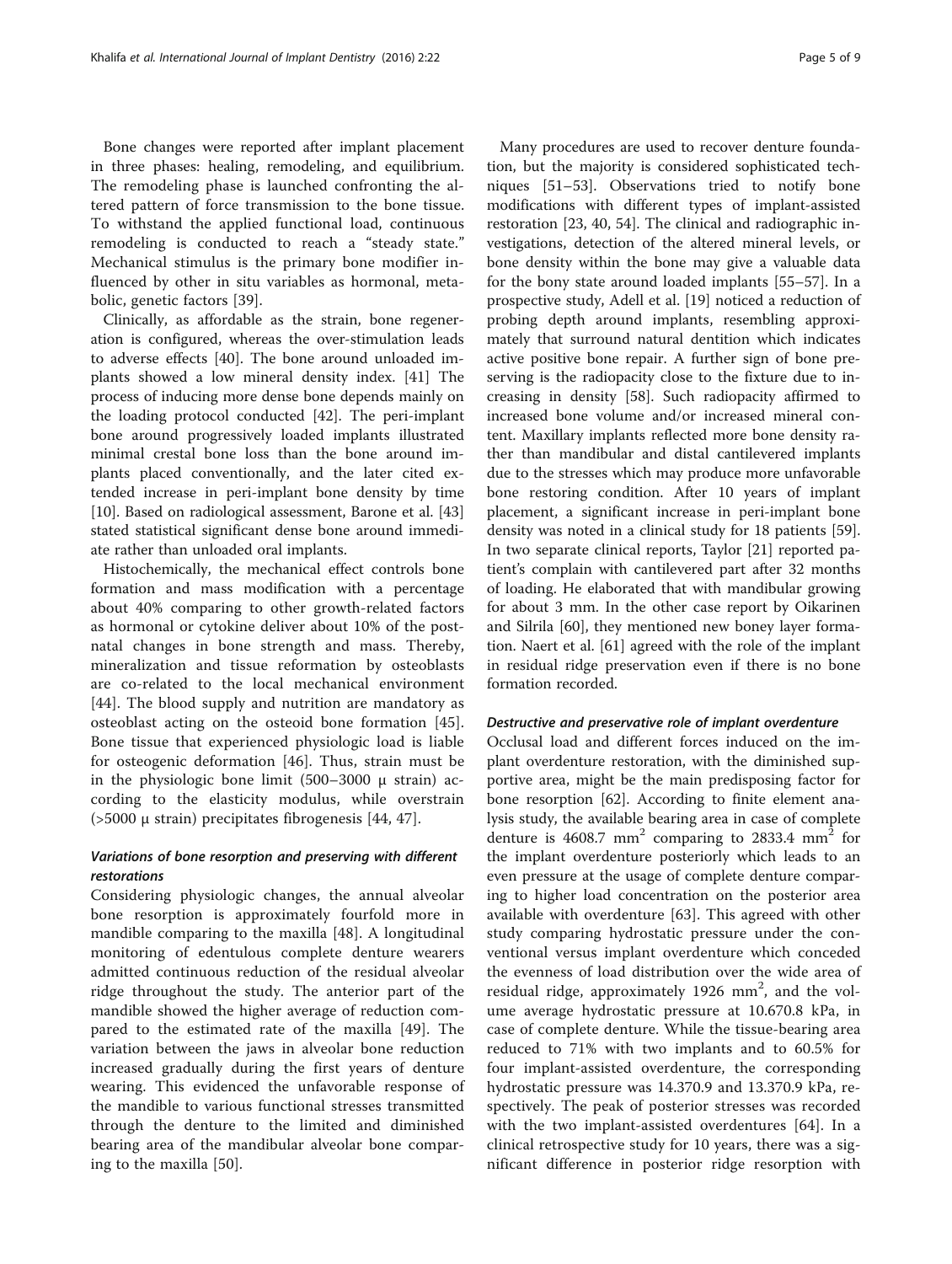overdenture assisted with two and/or four implants. This was interpreted as the improved oral function and increased bite force may lead to more force concentration which does not exist in floated conventional denture [[65\]](#page-7-0). Due to the anchorage of the denture anteriorly in the symphyseal area, the axial direction of force and the free movement posteriorly may exert more resorption in comparing to preserved bone close to implant anteriorly [\[66](#page-7-0), [67\]](#page-7-0). On the other hand, the best selection for supra-structure attachment with implant overdenture and the pre-intervention planning may reduce implant/ridge load by distributing forces in an even manner to act as the norm of implantsupported fixed dentures [[68, 69](#page-7-0)]. Additional investigation elected the symphyseal implant overdenture as a good treatment modality without overestimation for posterior bone loss [\[70](#page-7-0)].

Despite age-related [\[71](#page-7-0)], local and/or systemic factors causing prolonged ridge resorption [[9\]](#page-6-0), authors reported the probability of preservative effect and overhaul to maintain the residual alveolar ridge with different restoration [[70](#page-7-0), [71](#page-7-0)]. In the previous study, bone formation was noticed with the distal implant in severely resorbed atrophied mandibular ridge [\[20](#page-6-0)]. Sennerby et al. [[72](#page-7-0)] concluded that the treatment with tissue-integrated prostheses seems to reduce bone resorption in the mandible, probably owing to adequate favorable load to stimulate bone preservation. Patients rehabilitated with implant-stabilized mandibular overdenture demonstrated the preservation of posterior mandibular residual ridge from resorption by annual range +0.009 to −0.048 mm, while patients with mandibular implant fixed cantilever prostheses elaborated bone apposition, in the same area, with 1.6% annually [[73\]](#page-7-0). Additionally, Kordatzis et al. [[74\]](#page-7-0) concluded 1-mm annual reduction in bone loss at using implant overdenture comparing to the conventional denture. Davis et al. [\[17](#page-6-0)] noticed the liability of the severely resorbed mandible for regeneration. After more than 4 years of function, anterior implant regenerated bone in the mental foramen area created a mandibular canal that previously was unseen. Even with loaded comparing to non-loaded implant in the same patient, the loaded implant demonstrated more bone preservation [\[75\]](#page-7-0). Within the 4-year study of implantsupported overdenture, preservation and gaining of more bones were preserved. Clinical examination revealed 0.8 mm mean annual marginal bone loss during the first year and 0.1 mm in the following years [\[76](#page-7-0)]. Also, the bony area close to the implants has advantaged reduction in bone resorption. The reduced resorption rate with implant-supported overdenture is significantly proportional to the distance from the distal implant which contributes to protecting the posterior residual ridge from excessive loading [\[74](#page-7-0), [77](#page-7-0)]. In a retrospective

5-year study, 22 patients with bar retained and freestanding implant overdenture patients demonstrated a significant preservation of bone surrounding implant. The increased function after prosthetic rehabilitation reflected load-related bone deposition which minimized the physiologic age-related mandibular bone mineral content loss regardless the attachment system [\[78](#page-7-0)]. A non-significant bone gain was recorded with 59 patients after wearing overdenture for 60 months [\[79](#page-7-0)]. Another clinical investigation, extended for 8 years, proved the usage of bar-assisted overdenture in the treatment of severely resorbed alveolar ridge represented preservation and minimal rate bone resorption regardless the design of bar [\[80](#page-7-0)]. The same conclusion was announced by Mosnegutu et al. [\[81](#page-7-0)] after 10 years of follow-up for some cases. Transmission of load axially toward implant followed by posterior load on the ridge initiated a negative consequence on the posterior bone and preservative positive alveolar bone response around osseointegrated implants [[82\]](#page-7-0). Development of high strain in the alveolar region is inevitable causing crestal bone resorption [\[83, 84](#page-7-0)]. Strain levels in peri-implant bone are reduced as the insertion depth of the implant increased [\[85](#page-7-0)]. The chance of bone preserving is high in normal range of load and in the absence of abnormal overload conditions [\[69](#page-7-0)].

As most of the previous studies declared the favorable bone preservation of the residual alveolar ridge anteriorly around implants, biomechanically, and according to finite element analysis, bone modifying shows variations depending on the cancellous or cortical nature. Bone density is enhanced gradually from the third month to the end of the first year of loading coming stable after 30 months. Whoever, bone adaptive activities expose more impact on cancellous areas more than other parts [[86\]](#page-7-0). Favorable bone remodeling may occur close to implants in partially edentulous patient because of the chance to be surrounded by alveolar rather than basal bone [[26\]](#page-6-0). Thus, the cortical bone reveals more force concentration and liability to resorb rather than the cancellous bone showing more liability to accommodate with the induced forces [\[87, 88\]](#page-8-0). According to Chou et al. [\[89](#page-8-0)], the topography of the fixture reported alternative responses to load promotes a variation of bone remodeling. Due to the diminished bone surrounding, mini-implants revealed less bone adaptive capacity [\[90](#page-8-0)]. The threaded fixture represented bone apposition at the tip of threads and subsequent resorption at the bottoms. The non-threaded smooth implant revealed increasing in bone density at the apical section with a connection of high-density region to the cortical bone. According to Li et al. [[91](#page-8-0)], positive density was illustrated deeper to the implant surface which may be due to the mechanical stimulus on the favorable cancellous bone.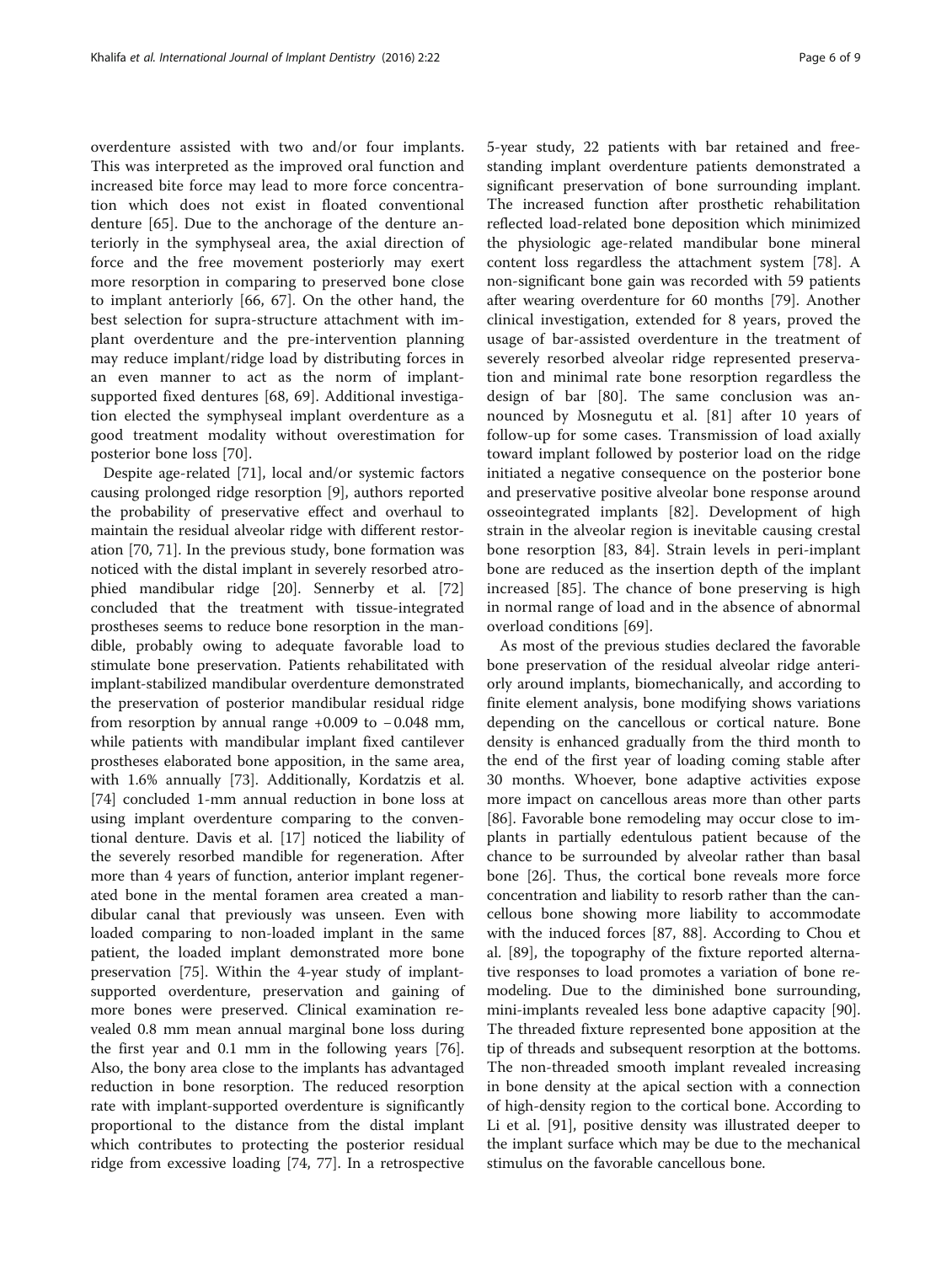#### <span id="page-6-0"></span>**Conclusions**

Within the limitation of this review and based on previous studies, implant restoration has a noticeable residual alveolar ridge preservation which varies from reducing rate of physiologic resorption to bone apposition. However, the extension of this preservation from the implant to surrounding bony area, horizontally and vertically, is unknown. So, further studies are needed to elaborate the extension of preservation and the influencing factors.

#### Competing interests

Ahmed Khalifa Khalifa, Masahiro Wada, Kazunori Ikebe, and Yoshinobu Maeda declare that they have no competing interests.

#### Author's contribution

AK drafted the manuscript. MW and IK helped to draft the manuscript. YM conceived of the study, participated in its design and coordination, and helped to draft the manuscript. All authors read and approved the final manuscript.

#### Author details

<sup>1</sup>Department of Prosthodontics, Faculty of Dentistry, Mansoura University, 68 ElGomhoria Street, ElMansoura 35516, Egypt. <sup>2</sup>Department of Prosthodontics, Gerodontology and Oral Rehabilitation, Osaka University Graduate School of Dentistry, 1-8 YamadaokaSuita, Osaka 565-0871, Japan.

#### Received: 21 May 2016 Accepted: 16 November 2016 Published online: 23 November 2016

#### References

- 1. Petersen PE, Bourgeois D, Ogawa H, Estupinan-Day S, Ndiaye C. The global burden of oral diseases and risks to oral health. Bull World Health Organ. 2005;83(9):661–9.
- 2. Nowjack-Raymer RE, Sheiham A. Association of edentulism and diet and Nutrition in US adults. J Dent Res. 2003;82(2):123–6.
- 3. Araújo MG, Lindhe J. Dimensional ridge alterations following tooth extraction. An experimental study in the dog. J Clin Periodontol. 2005;32(2):212–8.
- 4. Atwood DA. Bone loss of edentulous alveolar ridges. J Periodontol. 1979;50(4 Spec No):11–21.
- 5. Famili P, Cauley J, Suzuki JB WR. Longitudinal study of periodontal disease and edentulism with rates of bone loss in older women. J Periodontol. 2005;76(1):11–5.
- 6. Heydecke G, Locker D, Awad MA, Lund JP, Feine JS. Oral and general health-related quality of life with conventional and implant dentures. Community Dent Oral Epidemiol. 2003;31(3):161–8.
- 7. van Kampen FMC, van der Bilt A, Cune MS, Fontijn-Tekamp FA, Bosman F. Masticatory function with implant-supported overdentures. J Dent Res. 2004;83(9):708–11.
- 8. Cooper LF. Biologic determinants of bone formation for osseointegration: clues for future clinical improvements. J Prosthet Dent. 1998;80(4):439–49.
- 9. Carlsson GE. Responses of jawbone to pressure. Gerodontology. 2004; 21(2):65–70.
- 10. Appleton RS, Nummikoski PV, Pigno MA, Cronin RJ, Chung KH. A radiographic assessment of progressive loading on bone around single osseointegrated implants in the posterior maxilla. Clin Oral Implants Res. 2005;16(2):161–7.
- 11. Kivovics P, Jáhn M, Borbély J, Márton K. Frequency and location of traumatic ulcerations following placement of complete dentures. Int J Prosthodont. 2007;20(4):397–401.
- 12. Kreisler M, Behneke N, Behneke A, d'Hoedt B. Residual ridge resorption in the edentulous maxilla in patients with implant-supported mandibular overdentures: an 8-year retrospective study. Int J Prosthodont. 2003; 16(3):295–300.
- 13. Närhi TO, Ettinger RL, Lam EW. Radiographic findings, ridge resorption, and subjective complaints of complete denture patients. Int J Prosthodont. 1997;10(2):183–9.
- 14. Pjetursson BE, Karoussis I, Bürgin W, Brägger U, Lang NP. Patients' satisfaction following implant therapy. A 10-year prospective cohort study. Clin Oral Implants Res. 2005;16(2):185–93.
- 15. Klemetti E, Kolmakow S. Morphology of the mandibular cortex on panoramic radiographs as an indicator of bone quality. Dentomaxillofacial Radiol. 1997;26(1):22–5.
- 16. Ortman LF, McHenry K, Hausmann E. Relationship between alveolar bone measured by <sup>125</sup>I absorptiometry with analysis of standardized radiographs: 2. Bjorn technique. J Periodontol. 1982;53(5):311–4.
- 17. Davis WH, Lam PS, Marshall MW, Dorchester W, Hochwald DA, Kaminishi RM. Using restorations borne totally by anterior implants to preserve the edentulous mandible. J Am Dent Assoc. 1999;130(8):1183–9.
- 18. Betts NJ, Barber HD, Powers MP, Wu L, Hennig T, Fonseca RJ. Osseous changes following placement of the transmandibular implant system in edentulous mandibles. Implant Dent. 1993;2(1):11–7.
- 19. Adell R, Lekholm U, Rockler B, Branemark PI, Lindhe J, Eriksson B, et al. Marginal tissue reactions at osseointegrated titanium fixtures. (I). A 3-year longitudinal prospective study. Int J Oral Maxillofac Surg. 1986;15(1):39–52.
- 20. Friberg B, Gröndahl K, Lekholm U, Brånemark PI. Long-term follow-up of severely atrophic edentulous mandibles reconstructed with short Brånemark implants. Clin Implant Dent Relat Res. 2000;2(4):184–9.
- 21. Taylor TD. Osteogenesis of the mandible associated with implant reconstruction: a patient report. Int J Oral Maxillofac Implants. 1989;4(3):227–31.
- 22. Hassler CR, Rybicki EF, Cummings KD, Clark LC. Quantification of bone stresses during remodeling. J Biomech. 1980;13(2):185–90.
- 23. Akca K, Iplikcioglu H. One-year follow-up of an implant with early radiographic signs of loss of osseointegration: case report. Clin Implant Dent Relat Res. 2002;4(1):43–6.
- 24. Brägger U, Hugel-pisoni C, Bürgin W, Buser D, Lang NP. Correlations between radiographic, clinical and mobility parameters after loading of oral implants with fixed partial dentures. A 2 years longitudinal study.pdf. Clin Oral Implants Res. 1996;7(3):230–9.
- 25. Carlsson GE. Implant and root supported overdentures—a literature review and some data on bone loss in edentulous jaws. J Adv Prosthodont. 2014;6(4):245–52.
- 26. Lekholm U. Osseointegrated implants in the treatment of partially edentulous jaws: a prospective 5-year multicenter study. Int J Oral Maxillofac Implants. 1994;9:627–35.
- 27. Roberts WE, Helm FR, Marshall KJ, Gongloff RK. Rigid endosseous implants for orthodontic and orthopedic anchorage. Angle Orthod. 1989;59(4):247–56.
- 28. Roberts WE, Smith RK, Zilberman Y, Mozsary PG, Smith RS. Osseous adaptation to continuous loading of rigid endosseous implants. Am J Orthod. 1984;86(2):95–111.
- 29. Wyatt CCLL. The effect of prosthodontic treatment on alveolar bone loss: a review of the literature. J Prosthet Dent. 1998;80(3):362–6.
- 30. Ichikawa T, Miyamoto M, Horisaka Y, Horiuchi M. Radiographic analysis of a two-piece apatite implant: part II. Preliminary report of 2-year observation. Int J Oral Maxillofac Implants. 1997;9(2):214–22.
- 31. Kwakman JM, Van Waas MAJ, Hagens M, Voorsmit RACA. Bone level changes in patients with transmandibular implants. J Oral Maxillofac Surg. 1997;55:15–8.
- 32. Powers MP, Bosker H, Van Pelt H, Dunbar N. The transmandibular implant: from progressive bone loss to controlled bone growth. J Oral Maxillofac Surg. 1994;52(9):904–10.
- 33. Dhima M, Balshi T, Wolfinger G, Petropoulos VC, Balshi S. A retrospective analysis of mandibular bone height changes associated with 81 screwretained implant-supported prostheses with distal cantilevers: a long-term follow-up analysis. Int J Oral Maxillofac Implants. 2013;28(3):854–9.
- 34. Saulacic N, Abboud M, Pohl Y. Clinical and radiographic outcome of dental implants supporting fixed prostheses: the relevance of cortical bone formation. Implant Dent. 2012;21(4):323–9.
- 35. Mericske-Stern R, Oetterli M, Kiener P, Mericske E. A follow-up study of maxillary implants supporting an overdenture: clinical and radiographic results. Int J Oral Maxillofac Implants. 2002;17(5):678–86.
- 36. Block MS, Kent JN, Kallukaran U, Thunthy K, Weinberg R. Maintenance after sinus 5 to 10 years grafting. J Oral Maxillofac Surg. 1998;56(6):706–14.
- 37. Thor A, Sennerby L, Hirsch JM, Rasmusson L. Bone formation at the maxillary sinus floor following simultaneous elevation of the mucosal lining and implant installation without graft material: an evaluation of 20 patients treated with 44 Astra Tech implants. J Oral Maxillofac Surg. 2007;65 Suppl 7:64–72.
- 38. Lundgren S, Anderson S, Gualini F, Sennerby L. Bone reformation with sinus membrane elevation: a new surgical technique for maxillary sinus floor augmentation. Clin Implant Dent Relat Res. 2004;6(3):165–73.
- 39. Cowin SC. Bone stress adaptation models. J Biomech Eng. 1993;115(4B):528.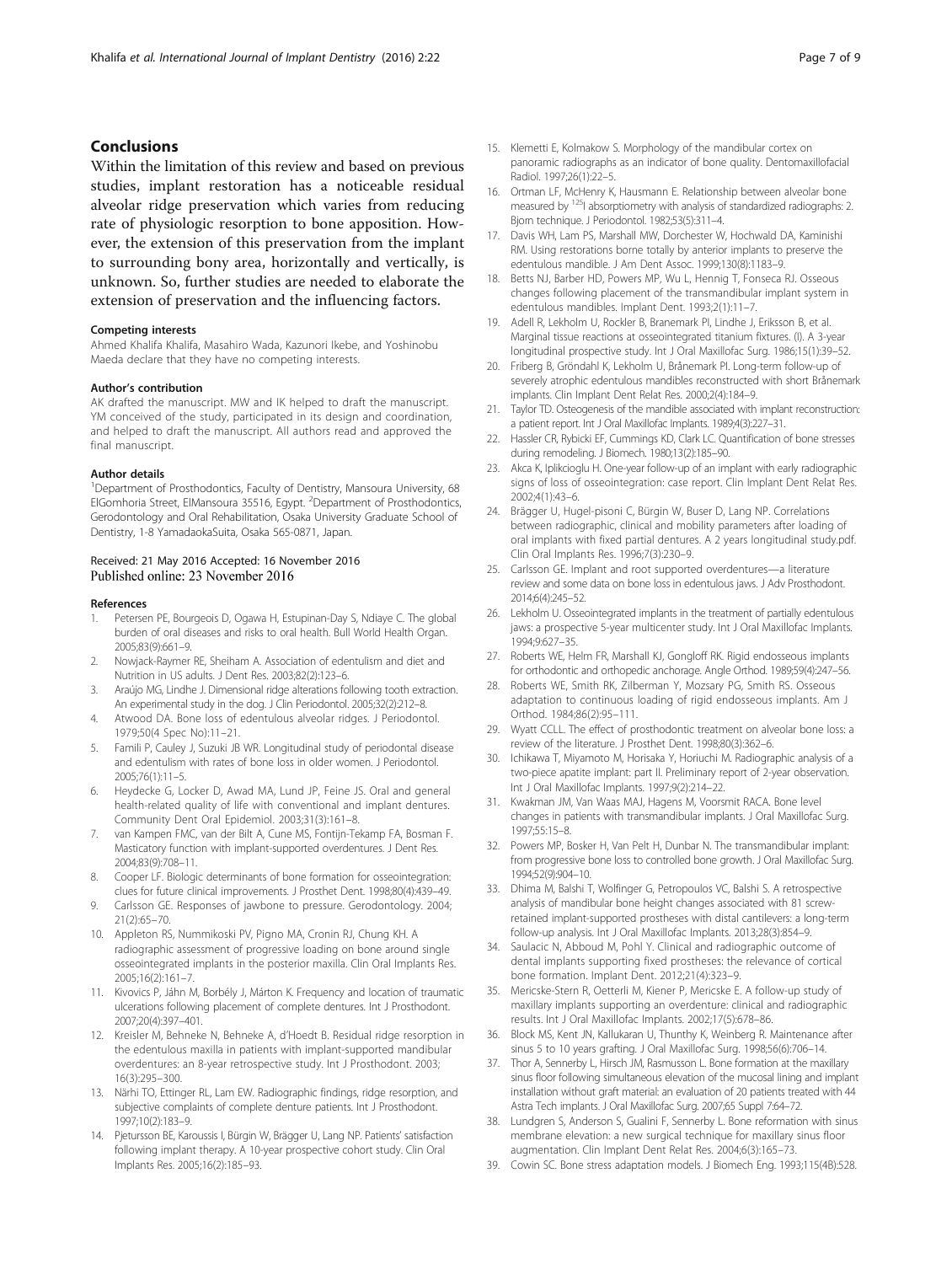- <span id="page-7-0"></span>40. Byrne G. Fundamentals of implant dentistry. New Jersey: Wiley; 2014. 264 p.
- 41. Traini T, Degidi M, Iezzi G, Artese L, Piattelli A. Comparative evaluation of the peri-implant bone tissue mineral density around unloaded titanium dental implants. J Dent. 2007;35(1):84–92.
- 42. Hoshaw SJ, Brunski JB, Cochran GVB. Mechanical loading of Brånemark implants affects interfacial bone modeling and remodeling. Int J Oral Maxillofac Implants. 1994;9:345–60.
- 43. Barone A, Covani U, Cornelini R, Gherlone E. Radiographic bone density around immediately loaded oral implants: a case series. Clin Oral Implants Res. 2003;14(5):610–5.
- Joos U, Wiesmann HP, Szuwart T, Meyer U. Mineralization at the interface of implants. Int J Oral Maxillofac Surg. 2006;35(9):783–90.
- 45. Brunski JB. In vivo bone response to biomechanical loading at the bone/ dental-implant interface. Adv Dent Res. 1999;13(1):99–119.
- 46. Frost HM. The Utah paradigm of skeletal physiology: an overview of its insights for bone, cartilage and collagenous tissue organs. J Bone Miner Metab. 2000;18(6):305–16.
- 47. Jones D, Leivseth G, Tenbosch J. Mechano-reception in osteoblast-like cells. Biochem Cell Biol. NRC Research Press Ottawa. Canada. 1995;73(7–8):525–34.
- 48. Atwood DA, Coy WA. Clinical, cephalometric, and densitometric study of reduction of residual ridges. J Prosthet Dent. 1971;26(3):280–95.
- 49. Tallgren A. The continuing reduction of the residual alveolar ridges in complete denture wearers: a mixed-longitudinal study covering 25 years. J Prosthet Dent. 1972;27(2):120–32.
- 50. Carlsson GE. Clinical morbidity and sequelae of treatment with complete dentures. J Prosthet Dent. 1998;79(1):17–23.
- 51. Bhola M, Newell DH, Hancock EB. Acellular dermal allograft for vestibuloplasty—an alternative to autogenous soft tissue grafts in preprosthetic surgical procedures: a clinical report. J Prosthodont. 2003;12(2):133–7.
- 52. Cillo JE, Finn R. Reconstruction of the shallow vestibule edentulous mandible with simultaneous split thickness skin graft vestibuloplasty and mandibular endosseous implants for implant-supported overdentures. J Oral Maxillofac Surg. 2009;67(2):381–6.
- 53. Metin M, Dolanmaz D, Alkan A. Evaluation of autogenous grafts used in vestibuloplasty. J Int Med Res. 2003;31(4):335–9.
- 54. Block MS, Kent JN, Finger IM. Use of the integral implant for overdenture stabilization. Int J Oral Maxillofac Implants. 1990;5(2):140–7.
- 55. Norton MR, Gamble C. Bone classification: an objective scale of bone density using the computerized tomography scan. Clin Oral Implants Res. 2001;12(1):79–84.
- 56. de Oliveira RCG, Leles CR, Normanha LM, Lindh C, Ribeiro-Rotta RF. Assessments of trabecular bone density at implant sites on CT images. Oral Surg Oral Med Oral Pathol Oral Radiol Endod. 2008;105(2):231–8.
- 57. Amorim MAL, Takayama L, Jorgetti V, Pereira RMR. Comparative study of axial and femoral bone mineral density and parameters of mandibular bone quality in patients receiving dental implants. Osteoporos Int. 2007;18(5):703–9.
- 58. Adell R, Lekholm U, Rockler B, Brånemark P-I. A 15-year study of osseointegrated implants in the treatment of the edentulous jaw. Int J Oral Surg. 1981;10(6):387–416.
- 59. Jacobs R, Pittayapat P, Van Steenberghe D, De Mars G, Gijbels F, Van Der Donck A, et al. A split-mouth comparative study up to 16 years of two screwshaped titanium implant systems. J Clin Periodontol. 2010;37(12):1119–27.
- 60. Oikarinen VJ, Siirila HS. Reparative bone growth in an extremely atrophied edentulous mandible stimulated by an osseointegrated implant-supported fixed prosthesis: a case report. Int J Oral Maxillofac Implants. 1992;7(4):541–4.
- 61. Naert I, Koutsikakis G, Duyck J, Quirynen M, Jacobs R, van Steenberghe D. Biologic outcome of implant-supported restorations in the treatment of partial edentulism. Part 1: a longitudinal clinical evaluation. Clin Oral Implants Res. 2002;13(4):381–9.
- 62. Klemetti E. A review of residual ridge resorption and bone density. J Prosthet Dent. 1996;75(5):512–4.
- 63. Ahmad R, Chen J, Abu-Hassan MI, Li Q, Swain MV. Investigation of mucosainduced residual ridge resorption under implant-retained overdentures and complete dentures in the mandible. Int J Oral Maxillofac Implants. 2015;30(3):657–66.
- 64. Chen J, Ahmad R, Suenaga H, Li W, Swain M, Li Q. A comparative study on complete and implant retained denture treatments: a biomechanics perspective. J Biomech. 2015;48(3):512–9.
- 65. de Jong MHM, Wright PS, Meijer HJA, Tymstra N. Posterior mandibular residual ridge resorption in patients with overdentures supported by two

or four endosseous implants in a 10-year prospective comparative study. Int J Oral Maxillofac Implants. 2010;25(6):1168–74.

- 66. Jacobs R, Schotte A, van Steenberghe D, Quirynen M, Naert I. Posterior jaw bone resorption in osseointegrated implant-supported overdentures. Clin Oral Implants Res. 1992;3(2):63–70.
- 67. Blum IR, Fraser MCJ. A clinical investigation of the morphological changes in the posterior mandible when implant-retained overdentures are used. Clin Oral Implants Res. 2004;15(6):700–8.
- 68. Mazaro JVQ, Filho HG, Vedovatto E, Pellizzer EP, Rezende MCRA, Zavanelli AC. Evaluation of stress patterns produced by implant-retained overdentures and implant-retained fixed partial denture. J Craniofac Surg. 2011;22(6):2153–7.
- 69. Arat Bilhan S, Baykasoglu C, Bilhan H, Kutay O, Mugan A. Effect of attachment types and number of implants supporting mandibular overdentures on stress distribution: a computed tomography-based 3D finite element analysis. J Biomech Elsevier. 2015;48(1):130–7.
- 70. Raedel M, Lazarek-Scholz K, Marr B, Boening KW, Walter MH. Posterior alveolar ridge resorption in bar-retained mandibular overdentures: 10-year results of a prospective clinical trial. Clin Oral Implants Res. 2015;26(12):1397–401.
- 71. Harrison A. Alveolar bone resorption in two edentulous populations. J Dent. 1972;1(2):77–82.
- 72. Sennerby L, Carlsson G, Bergman B, Warfvinge J. Mandibular bone resorption in patients treated with tissue-integrated prostheses and in complete-denture wearers. Acta Odontol Scand. 1988;46(3):135–40.
- 73. Wright PS, Glantz P-O, Randow K, Watson RM. The effects of fixed and removable implant-stabilised prostheses on posterior mandibular residual ridge resorption. Clin Oral Implants Res. 2002;13(2):169–74.
- 74. Kordatzis K, Wright PS, Meijer HJ. Posterior mandibular residual ridge resorption in patients with conventional dentures and implant overdentures. Int J Oral Maxillofac Implants. 2003;18(3):447–52.
- 75. Naert I, Gizani S, van Steenberghe D. Bone behavior around sleeping and non-sleeping implants retaining a mandibular hinging overdenture. Clin Oral Implants Res. 1999;10(2):149–54.
- 76. Quirynen M, Naert I, Steenberghe D, Teerlinck J, Dekeyser C, Theuniers G. Periodontal aspects of osseointegrated fixtures supporting an overdenture. A 4-year retrospective study. J Clin Periodontol. 1999;18(10):719–28.
- 77. Kremer U, Schindler S, Enkling N, Worni A, Katsoulis J, Mericske-Stern R. Bone resorption in different parts of the mandible in patients restored with an implant overdenture. A retrospective radiographic analysis. Clin Oral Implants Res. 2016;27(3):267-72.
- 78. von Wowern N, Gotfredsen K. Implant-supported overdentures, a prevention of bone loss in edentulous mandibles? A 5-year follow-up study. Clin Oral Implants Res. 2001;12(1):19–25.
- 79. Cooper LF, Moriarty JD, Guckes AD, Klee LB, Smith RG, Almgren C, et al. Five-year prospective evaluation of mandibular overdentures retained by two microthreaded, TiOblast nonsplinted implants and retentive ball anchors. Int J Oral Maxillofac Implants. 2008;23(4):696–704.
- 80. Wright PS, Watson RM. Effect of prefabricated bar design with implantstabilized prostheses on ridge resorption: a clinical report. Int J Oral Maxillofac Implants. 1998;13(1):77–81.
- 81. Mosnegutu A, Wismeijer D, Geraets W. Implant-supported mandibular overdentures can minimize mandibular bone resorption in edentulous patients: results of a long-term radiologic evaluation. Int J Oral Maxillofac Implants. 2015;30(6):1378–86.
- 82. Naert IE, Hooghe M, Quirynen M, van Steenberghe D. The reliability of implant-retained hinging overdentures for the fully edentulous mandible. An up to 9-year longitudinal study. Clin Oral Invest. 1997;1(3): 119–24.
- 83. Liu J, Pan S, Dong J, Mo Z, Fan Y, Feng H. Influence of implant number on the biomechanical behaviour of mandibular implant-retained/ supported overdentures: a three-dimensional finite element analysis. J Dent. 2013;41(3):241–9.
- 84. Shigemitsu R, Yoda N, Ogawa T, Kawata T, Gunji Y, Yamakawa Y, et al. Biological-data-based finite-element stress analysis of mandibular bone with implant-supported overdenture. Comput Biol Med. 2014;54:44–52.
- 85. Chou HY, Müftü S, Bozkaya D. Combined effects of implant insertion depth and alveolar bone quality on periimplant bone strain induced by a widediameter, short implant and a narrow-diameter, long implant. J Prosthet Dent. 2010;104(5):293–300.
- 86. Lin D, Li Q, Li W, Duckmanton N, Swain M. Mandibular bone remodeling induced by dental implant. J Biomech. 2010;43(2):287–93.